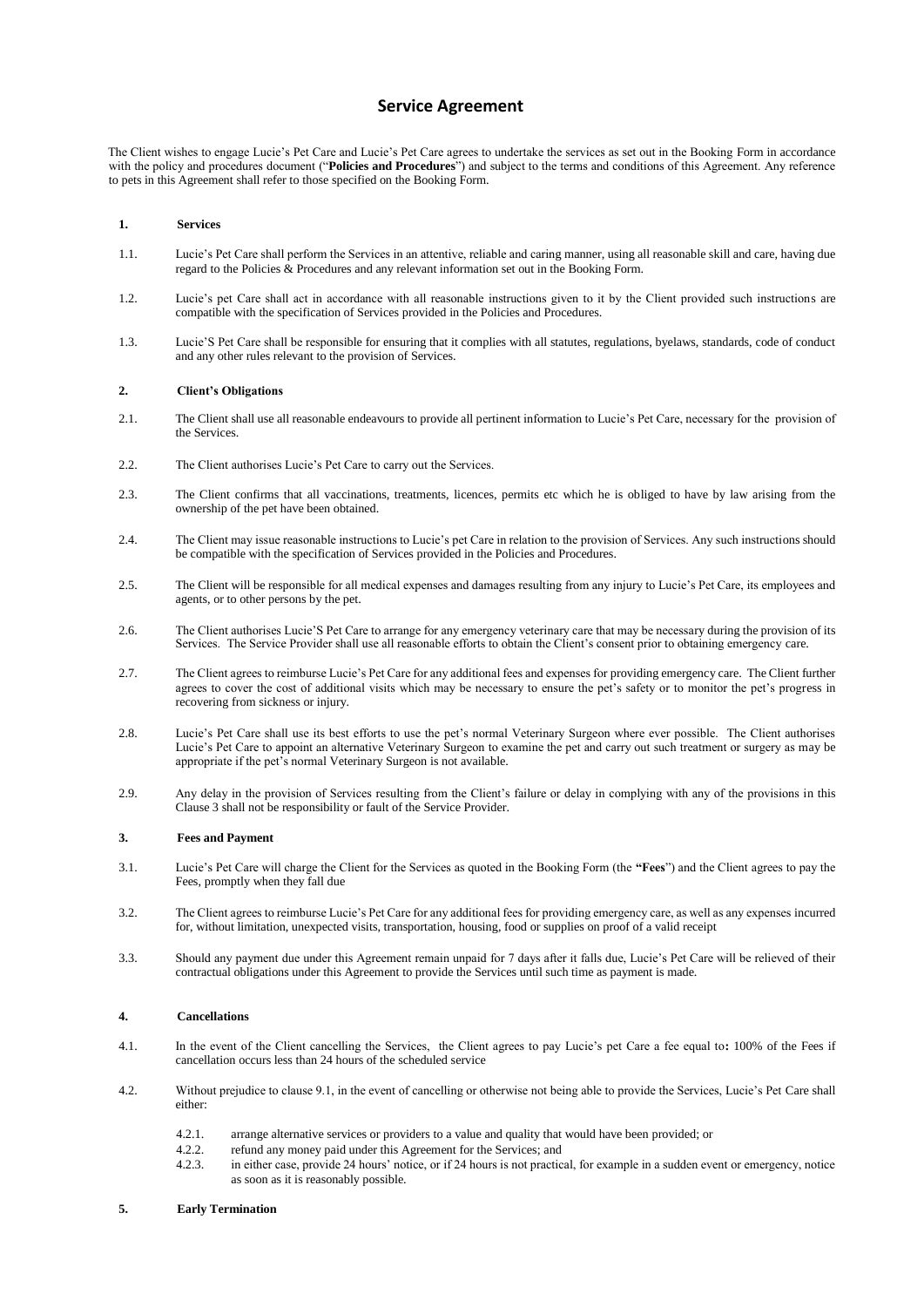- 5.1. This Agreement can be terminated by;
	- 5.1.1. either Party serving not less than 24 hours written notice on the other Party;
	- 5.1.2. Lucie's Pet Care, by written notice to the Client with immediate effect, in the event that any Fees or charges owed by the Client to Lucie's pet Care remain outstanding for 24 hours.
- 5.2. The Client shall pay Lucie's Pet Care for all fees, expenses and charges incurred up to the date of termination of this Agreement.

#### **6. Insurance**

- 6.1. Lucie's Pet Care shall ensure that it has in place at all times suitable and valid insurance that shall include Public Liability Insurance relative to the services performed for the Client.
- 6.2. It is agreed by the Parties that it is the Client's responsibility to ensure that the property, its contents and pets are adequately insured throughout the duration of the Agreement.

#### **7. Indemnity and liability**

- 7.1. Lucies Pet Care shall not be liable for any loss or damage suffered by the Client resulting from the Client's failure to follow any instructions given by the Service Provider
- 7.2. The Client shall accept full liability and responsibility for any event occurring or arising from the behaviour or characteristics of their pet.
- 7.3. The Client will indemnify Lucie's Pet Care against any damage or injury caused by the pet towards any property, person or other animal, this will include, but is not limited to veterinary, medical and legal fees.
- 7.4. Lucie's Pet Care shall not be responsible for any damage caused to the Client's property or possessions or that of others caused by the Client's pet during the period the pet is in its care. The Client agrees to indemnify the Service Provider against any such claims as may be made against it arising out of or in connection with this Clause.
- 7.5. Lucie's Pet Care accepts no responsibility or liability for the security of the Client's property or premises, or any loss or damage which may be sustained as the result of action taken by third parties who also have access to the Client's property or premises either before, during or after expiry of this Agreement.
- 7.6. Lucie's Pet Care shall not be liable for the injury, loss, death or any actions, fines or penalties as may be imposed on pets permitted unsupervised access to the outdoors.
- 7.7. Whilst Lucie's pet Care will make every effort to ensure the safety of the pet and ensure that the pet is well looked after in the Client's absence, the Service Provider cannot be held liable for any loss, illness or injury of any pet whilst in Lucie's Pet Care care, nor for any death of a pet unless the Service Provider can be shown to be negligent.
- 7.8. The Client is responsible for any veterinary bills, no matter how they are incurred, whilst pets are in the care of Lucie's Pet Care
- 7.9. Nothing in this Agreement shall limit or exclude Lucie's pet Care liability for death or personal injury.

#### **8. Aggressive or unsocial animals**

- 8.1. Should any pet become aggressive or dangerous Lucie's pet Care shall, in their sole discretion take whatever action they consider necessary in the best interest of the animal, other animals or people which may be encountered. This may, without limitation, include:
	- 8.1.1. a refusal to offer the Services and immediate termination of this Agreement; 8.1.2. obtaining assistance from a Vet, the R.S.P.CA or the police;
- 8.2. Any fees and costs incurred in taking action pursuant to clause 9.1 shall be directly chargeable to and recoverable from the Client.
- 8.3. Lucie's pet Care shall not be liable to the Client for any refund of Fees where the Client has not specified the behaviour and characteristics of the pet in the Booking Form and the Service Provider terminates this Agreement pursuant to clause 9.1.1.

## **9. Assignment**

9.1. Lucie's Pet Care shall be entitled to perform any of the obligations undertaken by it through any other member of its group or through suitably qualified and skilled sub-contractors. Any act or omission of such other member or sub-contractor shall, for the purposes of this Agreement, be deemed to be an act or omission of the Service Provider.

### **10. Data Protection**

10.1. Lucie's Pet Care shall not use or pass to a third party (other than information needed by a carer to perform their duties). All information relating to the client, their property and pet(s) will be stored in accordance with the data Protection Act 1998.

#### **11. Entire Agreement**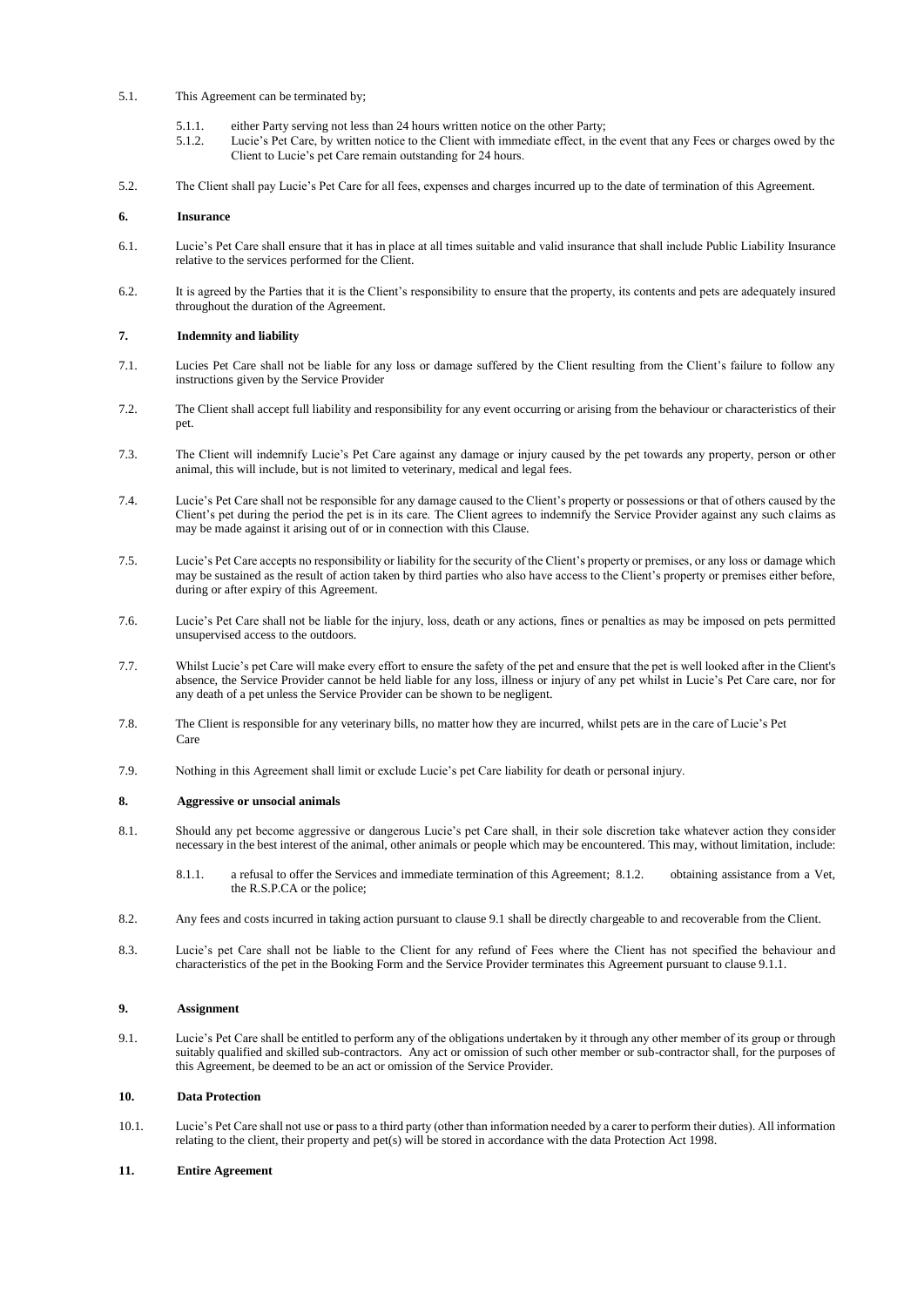11.1. This Agreement, along with the Booking Form, Policy & Procedures document, Veterinary Release Form constitute the sole and entire agreement between the Parties, and supersedes all prior agreements, representations and understandings of the Parties written or verbal. Any alteration of this Agreement must be in writing and signed by both Parties.

## **12. Notices**

- 12.1. Any notice required to be served under this Agreement shall be in writing and shall be served by hand, post or electronic mail.
- 12.2. Notices shall be deemed served:
	- 12.2.1. upon delivery, when delivered by hand,
	- 12.2.2. upon accepting delivery by signed receipt post/courier, when delivered by using a 'signed for upon delivery' postal service or courier.
	- 12.2.3. immediately following transmission, if by electronic mail provided the sender does not receive a non-delivery message.

# **13. Governing Law and Jurisdiction**

- 13.1. This Agreement, its formation and any contractual disputes or claims shall be governed by and in accordance with English Law and shall be subject to the exclusive jurisdiction of the courts of England and Wales.
- 13.2. Any Forbearance, tolerance or delay in either party enforcing its contractual or legal rights shall not prejudice, restrict or prevent the right of the injured party to enforce its rights at a later date or later breach.

In this Agreement, both parties acknowledge they are legally authorised and entitled to do so, they fully understand and accept the terms (having taken legal advice if they consider it appropriate or necessary) and agree to be bound by the terms.

### 1. Bookings

# **Policies and Procedures**

- 1.1. A booking shall be made by completing a Booking Form and not accepted until a booking confirmation letter has been issued by Lucie's Pet Care and received by the Client, all the necessary forms have been completed and payment made in accordance with the price quoted. 1.2. For new Clients, an in-home consultation will be required.
- 2. Duty of Care 2.1. A change in a pet's routine and circumstances can cause varying degrees of distress and unpredictable or abnormal behaviour, particularly if their owner is on holiday, pets have no concept or ability to understand that their owner's absence is temporary and they will be coming
	- back. Lucie's Pet Care understand this and will offer comfort and reassurance whilst trying, as far as is practically possible to maintain their normal daily routines. 2.2. In the event of extreme weather which may have an adverse effect on the Client's pet e.g. heat or thunder storms, Lucie's pet Care shall
		- in their sole discretion take whatever action they consider necessary, including not carrying out scheduled exercise until it is, in their opinion, safe to do so.
- 3. Necessities
	- 3.1. The Client shall provide sufficient food, cat litter and any treats for their pet(s) for the duration of the Service.

# 4. House cleanliness

- 4.1. Lucie's pet Care shall clean up after the Client's pets to the best of their ability
- 4.2. The Client shall make available cleaning materials in the event of any 'mistakes' within their property.
- 4.3. The Service Provider cannot be held liable or responsible for any stains, marks or damages caused by the fouling or attempts to clean it.
- 5. Damage to property or possessions
	- 5.1. Any damage to the property or possessions of the Client in their absence, however caused by the pet shall be recorded by Lucie's Pet Care and where considered to be serious enough to inform the Client, they will do so at the earliest opportunity by whatever means is available. Any costs, including administration and man-power in providing such notice may be recoverable from the Client.
- 6. Medicines
	- 6.1. It shall be the sole responsibility to ensure Lucie's Pet Care is fully aware of any health issues the pet is experiencing, or has suffered in the past. Lucie's Pet Care cannot be held liable for any actions or omissions which result in problems or complications for anything not disclosed.
	- 6.2. Lucie's Pet Care shall follow instruction given on the Booking Form but cannot be held liable for any complications which may arise.
	- 6.3. In the event of a pet having a contagious illness or disease which has not been disclosed, the Client may be liable for the costs of treatment given to other animals which become infected.
- 7. Sick or injured pets
	- 7.1. If the pet is taken sick or injured Lucie's Pet Care will notify the Client at the earliest convenience using whatever method is available to take instructions or guidance. In the event of not being able to contact the Client, or in an emergency situation, Lucie's Pet Care shall, if in its own opinion the pet needs veterinary attention/treatment/opinion make arrangements as necessary, in the best interest of the pet. Any veterinary bills shall be directly chargeable to the Client.